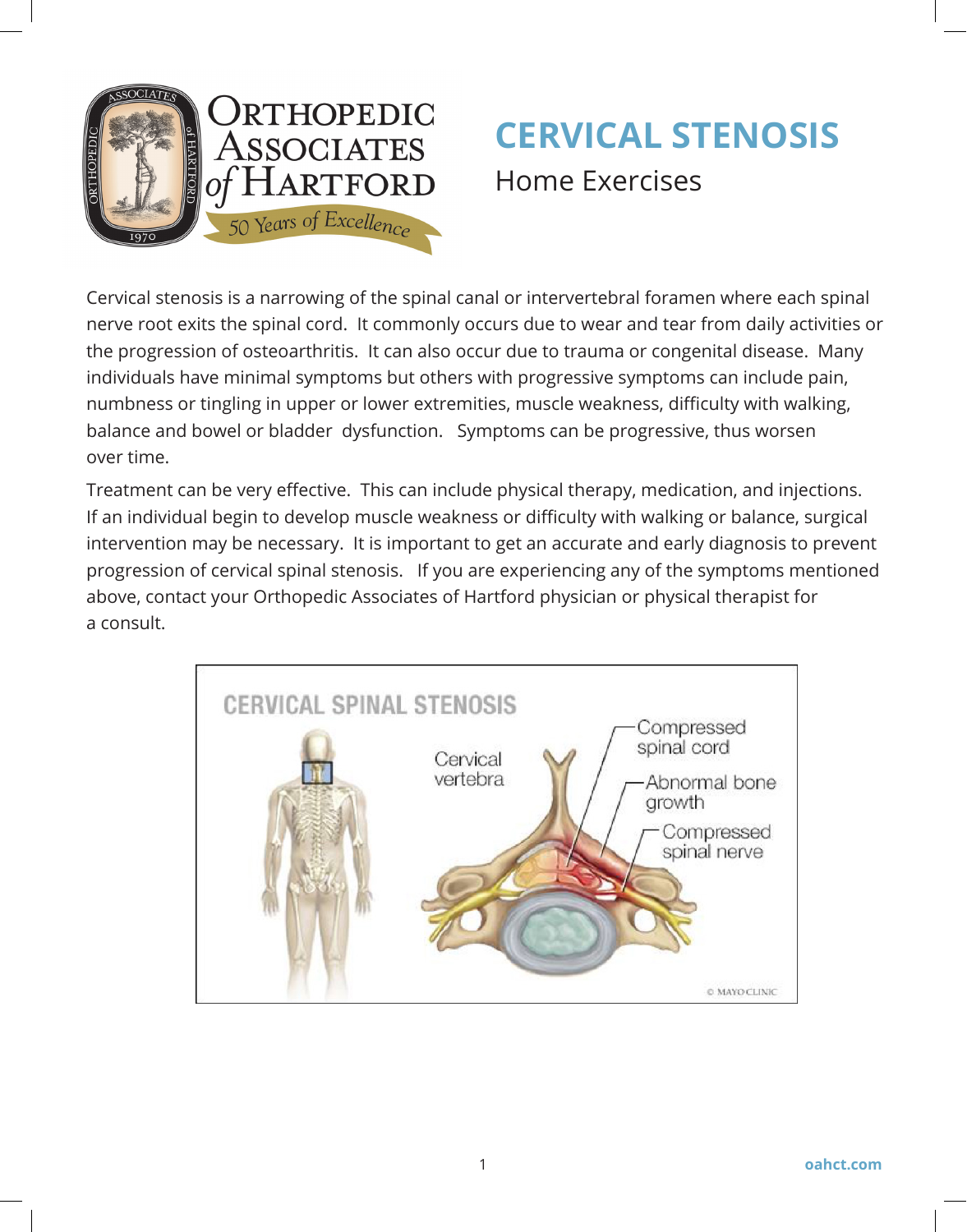## **CERVICAL FLEXION**

Tilt your head downwards, then return back to looking straight ahead.

*Repeat 10 Times Hold 15 Seconds Complete 1 Set Perform 1 Times a Day*



## **CERVICAL SIDE BEND**

Tilt your head towards the side, then return back to looking straight ahead. (Be sure to keep you eyes and nose pointed straight ahead the entire time)

*Repeat 10 Times Hold 5 Seconds Complete 1 Set Perform 1 Times a Day*



#### **CERVICAL ROTATION**

Turn your head towards the side, then return back to looking straight ahead.

*Repeat 10 Times Hold 5 Seconds*

*Complete 1 Set Perform 1 Times a Day*



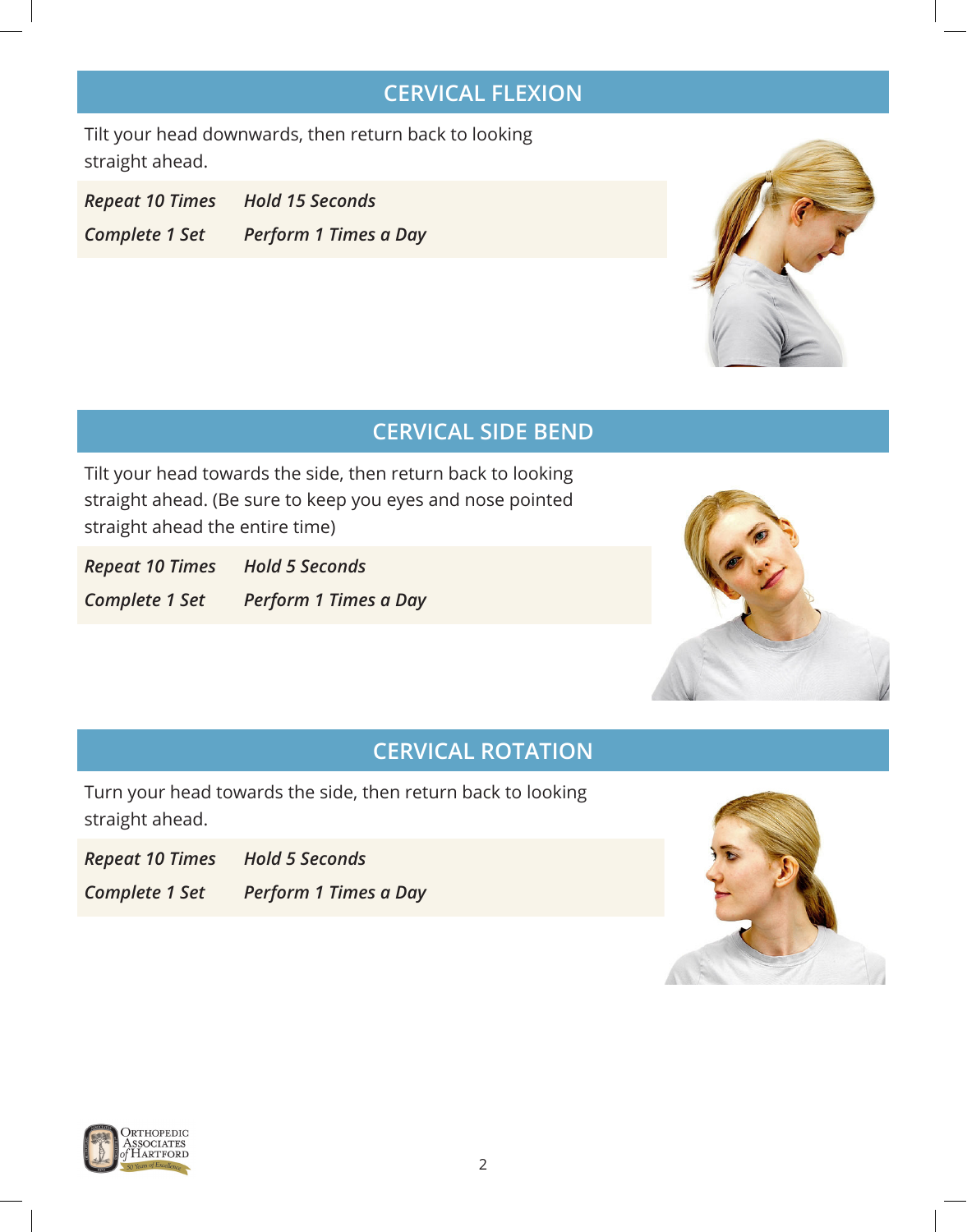### **CERVICAL CHIN TUCK - SUPINE WITH TOWEL**

While lying on your back with a small rolled up towel under the curve of your neck, tuck your chin towards your chest.

Maintain contact of your head with the surface you are lying on the entire time.

*Repeat 10 Times Hold 5 Seconds Complete 2 Sets Perform 1 Times a Day*





#### **WALL POSTURE**

Stand with your heels up against a wall.

Attempt to get your heels, buttock, shoulders and head to touch the wall at the same time.

*Repeat 5 Times Hold 20 Seconds Complete 1 Set Perform 1 Times a Day*



# **SCAPULAR RETRACTIONS**

Draw your shoulder blades back and down.

*Repeat 10 Times Hold 5 Seconds*

*Complete 2 Sets Perform 1 Times a Day*